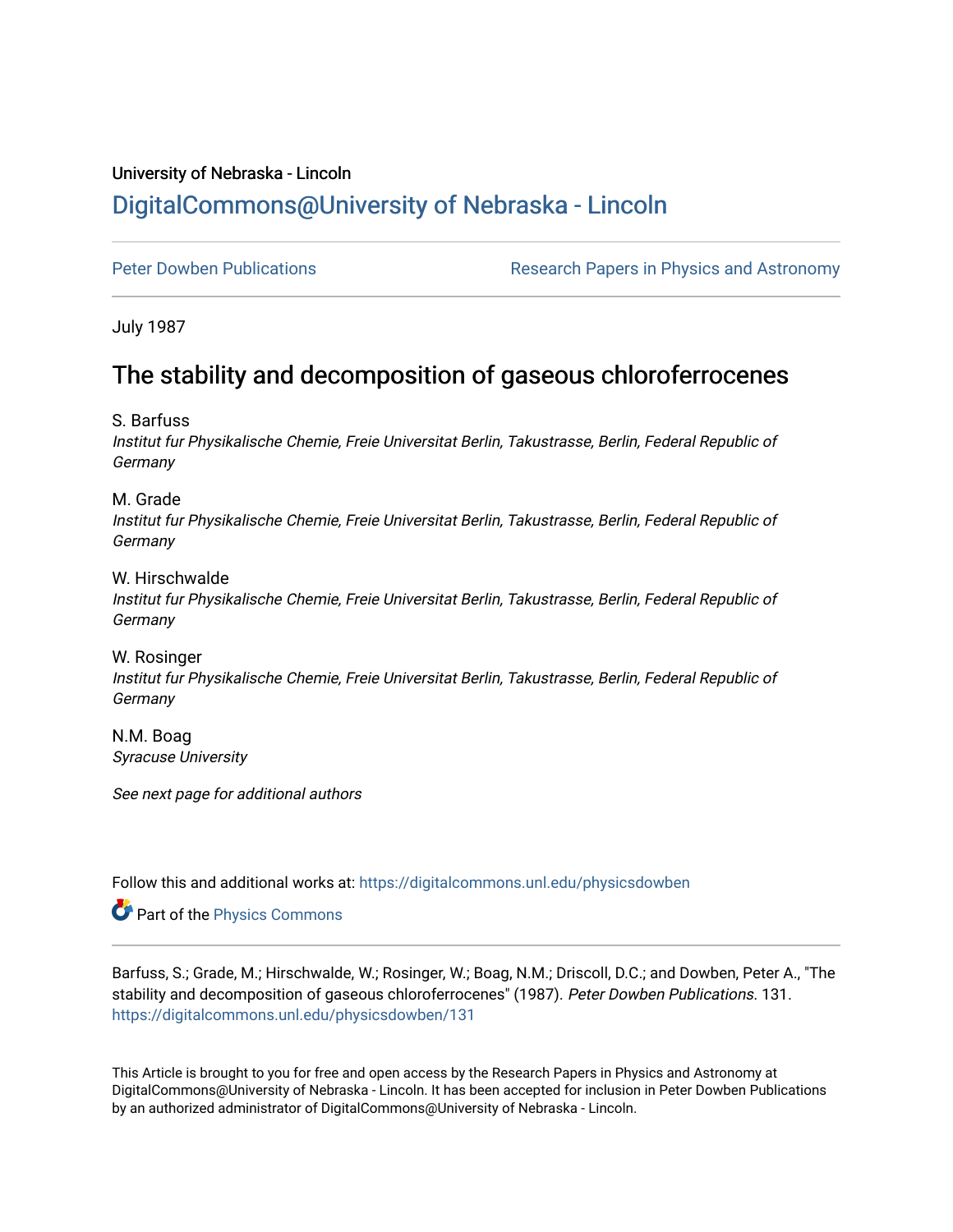### Authors

S. Barfuss, M. Grade, W. Hirschwalde, W. Rosinger, N.M. Boag, D.C. Driscoll, and Peter A. Dowben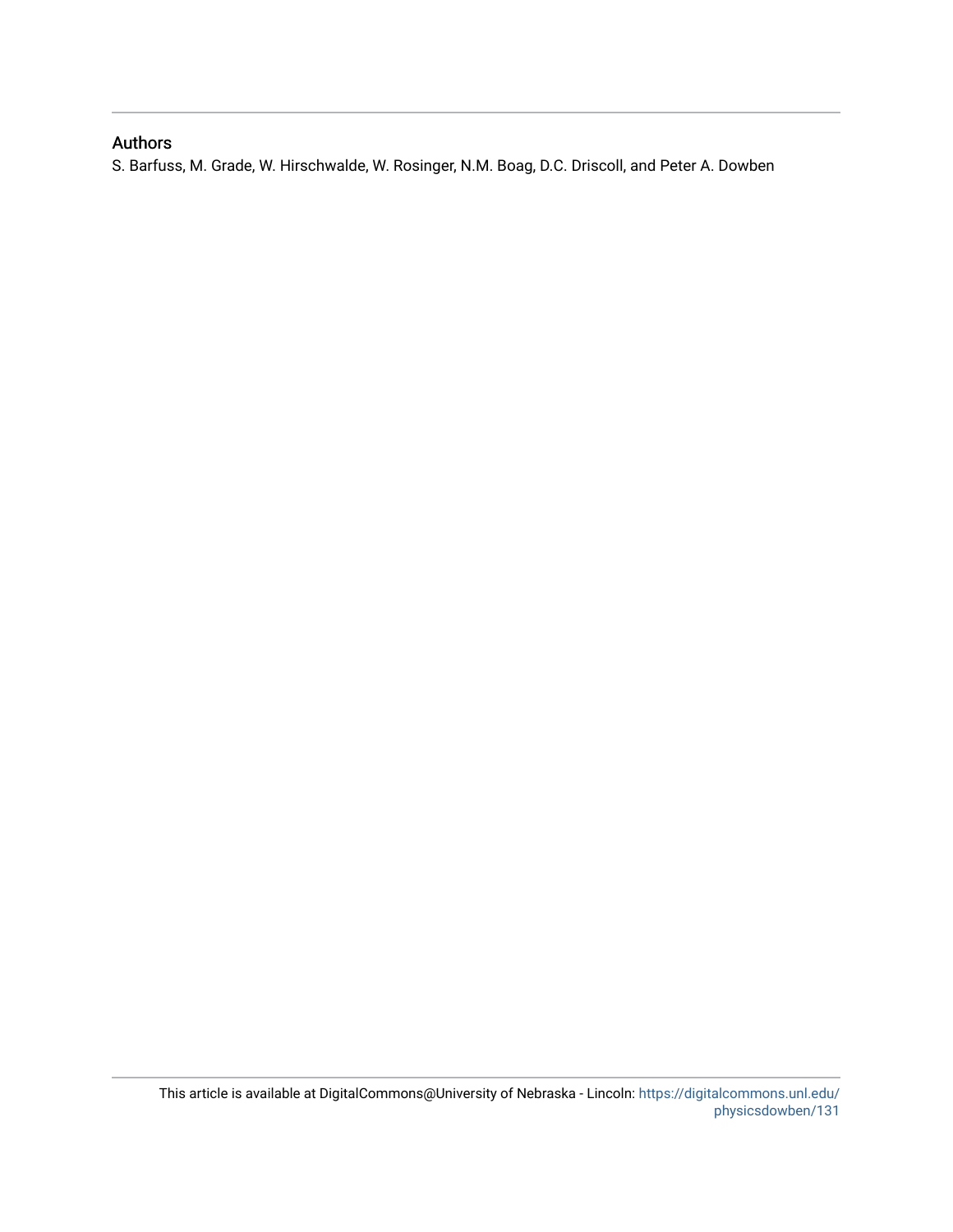## **f he stability and decomposition of gaseous chloroferrocenes**

*S.* **Barfuss, M.** Grade,"' W. **i-lirsckwaid, and** W. Rosinger *Hnstitut für Physikalische Chemie, Freie Universität Berlin, Takustrasse 3, 1000 Berlin 33, Federal Republic of~erm8ny* 

N. M. Boag,<sup>b)</sup> D. C. Driscoll, and P. A. Dowben-Laboratory for Solid State Science and Technology, Syracuse University, Syracuse, New York 13244-1130

(Received 11 August 1986; accepted 20 October 1986)

The ionic and neutral decomposition of gaseous ferrocene, 1, 1'-dichioroferrocene and 1, 1', 2, 2'tetrachloroferrocene, has been investigated via photon and electron induced ionization mass spectroscopy. The thermodynamic cycle incorporating the ionic and neutral fragments of ferrocene has been constructed. Elimination reactions in the decomposition of the dichloroferrocene and tetrachloroferrocenes have been identified.

#### **I. INTRODUCTION**

The decomposition of neutral and ionic gaseous ferrocenes has not been carefully elucidated despite their potential techndogical importance in organometallic vapor phase epitaxy (OMVPE).<sup>1</sup> For plasma assisted deposition process, an understanding of the plasma chemistry is crucial to modeling of plasma decomposition and predicting deposition products. In a plasma, positive ions are created from the ambient gas as a result of the impact of electrons into neutral gaseous species. Similar processes resulting in the creation of positive ions occur in the ion source of a mass spectrometer, Electrons incident upon a stream of gaseous molecules will, if imparted with sufficient kinetic energy, create positive ions, which may then be mass selected and detected. For this reason, a mass spectrometer can be used to investigate some of the processes which may occur in a plasma.'

In an earlier communication, $^3$  the electron structure gaseous ferrocene and the chloroferrocenes, of gaseous ferrocene and the chloroferrocenes,  $\text{Fe}(C_5H_{5-N}Cl_N)_2$  ( $N = 0-5$ ), was described. Increasing chlorinatian resulted in increasingly larger ionization potentials and an electron structure consistent with greater stability of the gaseous molecule. In this work, we will discuss the decomposition and stability of chloroferrocene ions from results derived by electron impact mass spectroscopy and photoionization and provide some insight into some of the processes that may occur in plasma assisted deposition employing ferrocenes.

#### **BI. EXPERIMENTAL**

The complexes were prepared as described previously. $3$ 

The electron impact mass spectroscopy experiments were undertaken using a molecular beam of sample vapor generated in an alumina Knudsen cell. This beam was directed into the ionization region of the electron impact ion source of a Varian MAT single-focusing magnetic field mass spectrometer. Ionization efficiency curves (IEC), i.e., plots of ion intensity versus electron impact energy were recorded under isothemd vaporization conditions in steps of 0.025 eV between *6* and 25 eV incident electron energy. For details concerning calibration, data reduction, evaluation procedure, and analysis of the fine structure of the IEC's see Refs. 4 and 5.

The alumina Knudsen cell, used as a source for gaseous parent species, was encased in a tantalum mantle. The sample gas **was** generated from the Knudsen cell which contained equilibrium gas phase above the pure solids at temperatures between 300 and 400 **K. A** constant temperature in the Knudsen cell was used for each experiment, Many experiments were repeated at different temperatures and different corresponding effusion rates to confirm that results remained independent of pressure.

The fragmentation of  $1,1'$ -dichloroferrocene was also studied by photoionization **using** synchrotron radiation in a high-temperature photoionization system in the photon energy region 10-24 eV. The synchrotron radiation source was the electron storage ring BESSY (Berliner Elektronenspeicherring fuer Synchrotronstrahlung GmbH) in Berlin, BRD. The light was dispersed by a Wadsworth monochromator with a 1200 lines/cm Al with MgF<sub>2</sub> coated parabolic grating and reflecting mirror. The ions were detected using Balzers QMG 311 quadrupole mass spectrometer.

#### **III. RESULTS**

From the equilibrium vaporization of ferrocene,  $Fe(C_5H_5)_2$ , the following parent and fragment species were identified in the mass spectrum  $\text{FeC}_{10}H_{10}^+$ ,  $\text{FeC}_6H_6^+$ ,  $FeC<sub>5</sub>H<sub>5</sub><sup>+</sup>, C<sub>5</sub>H<sub>5</sub><sup>+</sup>, and Fe<sup>+</sup>. The ionization (IP) and appear$ ance potential **CAP)** measurements for the major ion ferrocene species are summarized in Table I. The ionization and appearance potential measurements for the major parent and fragment ions of 1,1'-dichloroferrocene are summarized in Table **11.** The parent and fragment species identified in the mass spectrum from the equilibrium vaporization of **191',2,2'-tetrachlor0ferro~ene** as well as the ionization and appearance potential measurements for the major ionic tetrachloroferrocene species are summarized in Table III.

The relative intensities of the parent and major ions observed in the mass spectrometer for ferrocene, 1,1'-dichloroferrocene, and 1, I',2,2'-tetrachloroferrocene have been plotted as a function of electron impact energy in Fig. I. These results are not as detailed as the IEC derived information but they do, as will be discussed later, provide some information as to the breakdown of these molecules in the mass spectrometer.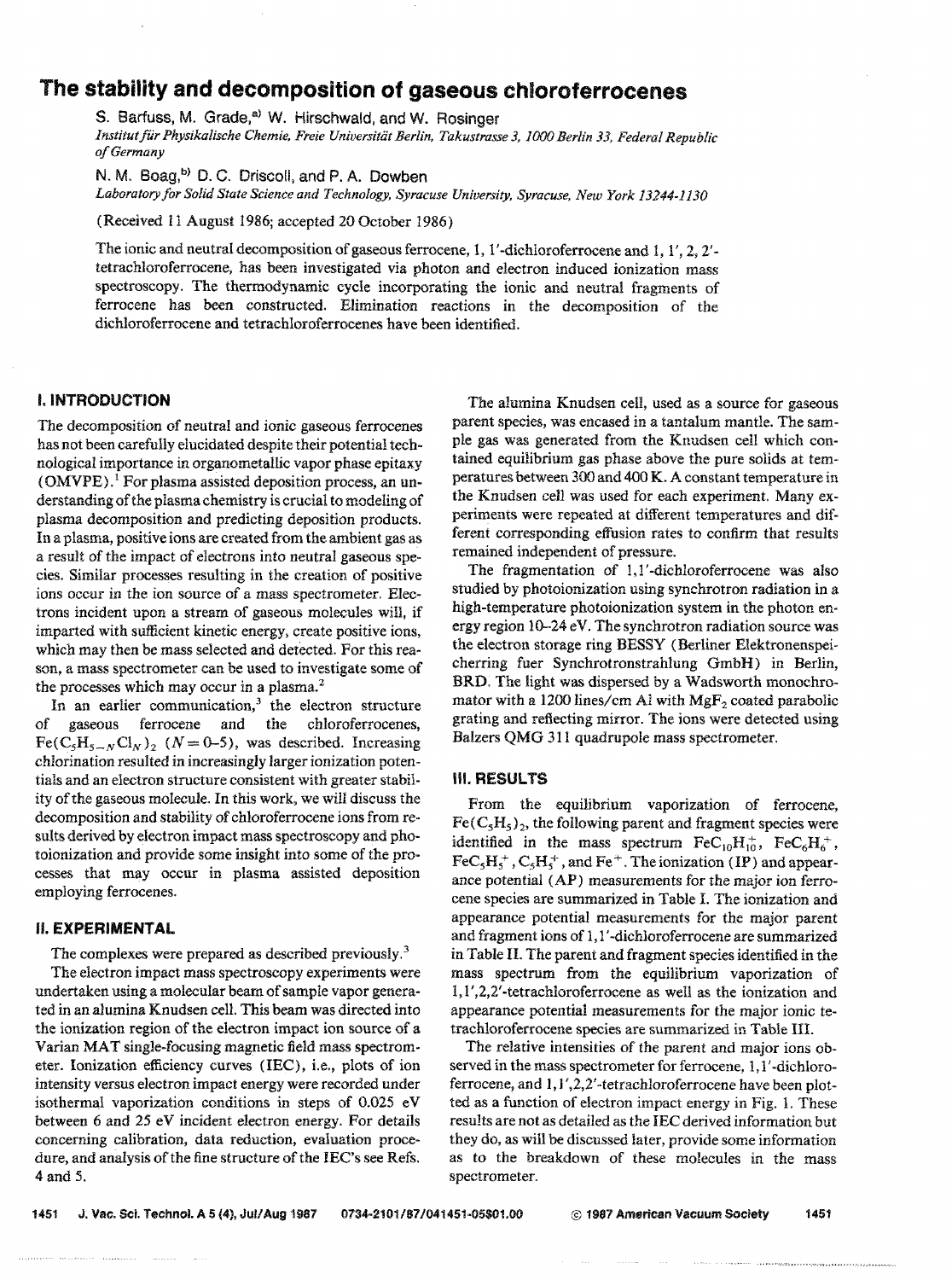**TABLE** I. The appearance potentials from the ionization efficiency curves of the various ionic ferrocene species. Arrows designate relative increases ( t ) and decreases  $(1)$  of slope in the parent IEC's. Previous measurements for the first appearance potentials have also been included.

TABLE II. The appearance potentials from the ionization efficiency curves of the various ionic dichloroferrocene species. Arrows designate relative increases  $( )$  and decreases  $( )$  of slope in the parent IEC's.  $*$  indicates that low intensities and pronounced "tailing" of the **IEC** make a choice between a lower and a higher AP value dificult.

|                                           |                          |                                                                                   |     | a lower and a higher AP value difficult.       |                   |                                                                                     |     |
|-------------------------------------------|--------------------------|-----------------------------------------------------------------------------------|-----|------------------------------------------------|-------------------|-------------------------------------------------------------------------------------|-----|
| <b>Species</b>                            | AP[ <sub>e</sub> V]      | Relative increase (1)<br>or decrease $(1)$<br>of slope in the parent of IEC $m/e$ |     | <b>Species</b>                                 | $AP$ [eV]         | Relative increase $(1)$<br>or decrease $(1)$<br>of slope in the parent of IEC $m/e$ |     |
| $\text{Fe}(\text{C}_5\text{H}_5)\text{H}$ | $6.9 + 0.2$              |                                                                                   | 185 |                                                |                   |                                                                                     |     |
|                                           | $6.47 \pm 0.009$ [6]     |                                                                                   |     | $\text{Fe}(\text{C}_5\text{H}_4\text{Cl})_2^+$ | $7.1 \pm 0.2$     |                                                                                     |     |
|                                           | $6.77 + 0.02$ [7]        |                                                                                   |     |                                                | 7.9               |                                                                                     | 254 |
|                                           | $6.9 \pm 0.1$<br>[8]     |                                                                                   |     |                                                | 8.3               |                                                                                     |     |
|                                           | $6.9 + 0.2$<br>[9]       |                                                                                   |     |                                                | 8.6               |                                                                                     |     |
|                                           | $7.05 + 0.1$ [18]        |                                                                                   |     |                                                | 9.0               |                                                                                     |     |
|                                           | 7.15 $\pm$ 0.1 [20]      |                                                                                   |     |                                                | 9.5               |                                                                                     |     |
|                                           | 8.3                      |                                                                                   |     |                                                | 10.1              |                                                                                     |     |
|                                           | 9.4                      |                                                                                   |     |                                                | 10.5              |                                                                                     |     |
|                                           | 12.1                     |                                                                                   |     |                                                | 11.3              |                                                                                     |     |
|                                           | 13.0                     |                                                                                   |     |                                                | 13.0              |                                                                                     |     |
|                                           |                          |                                                                                   |     |                                                | 13.8              |                                                                                     |     |
| $\text{FeC}_6\text{H}_6^+$                | $\cdots$                 |                                                                                   | 134 |                                                |                   |                                                                                     |     |
| $\text{FeC}_5\text{H}_5^+$                | $12.7 \pm 0.3$           |                                                                                   | 121 | $\text{FeC}_{10}\text{H}_8\text{Cl}^+$         | $8.0 \pm 0.3$     |                                                                                     | 219 |
|                                           | 13.162 $+$ 0.35 [6]      |                                                                                   |     | $FeC3H4Cl7$ <sup>+</sup>                       | $\cdots$          |                                                                                     | 190 |
|                                           | $13.93 + 0.08$ [7]       |                                                                                   |     | $\text{FeC}_{10}\text{H}_6^+$                  | $12.2 \pm 0.3$    |                                                                                     | 182 |
|                                           | $13.9 + 0.2$<br>[9]      |                                                                                   |     | $FeC_5H_4Cl^+$                                 | $14.5 + 0.3$      |                                                                                     | 155 |
|                                           | $14.38 + 0.3$ [18]       |                                                                                   |     | $C_{10}H_8^+$                                  | $11.2 \pm 0.3$    |                                                                                     | 128 |
|                                           | $13.78 \pm 0.2$ [19]     |                                                                                   |     | $\text{FeC}_5\text{H}_3^+$                     | $17.5 + 0.3$      |                                                                                     | 119 |
|                                           |                          |                                                                                   |     | $C_8H_6^+$                                     | $14.4 \pm 0.3$    |                                                                                     | 102 |
| $Fe+$                                     | $14.7 + 0.3$             |                                                                                   | 56  | $C_sH_aCl^+$                                   | $\ddotsc$         |                                                                                     | 99  |
|                                           | $13.506 + 0.37$ [6]      |                                                                                   |     | $FeC2H+/FeCl+$                                 | $\sim$ .          |                                                                                     | 81  |
|                                           | $13.96 + 0.10$ [6]       |                                                                                   |     | $C_6H_6^+$                                     | $13.6 + 0.3$      |                                                                                     | 78  |
|                                           | $14.10 \pm 0.15$ [8]     |                                                                                   |     | $C_5H_3^+$                                     | $16.9 + 0.5$ or   |                                                                                     |     |
|                                           | $12.5 \pm 1.5$<br>[9]    |                                                                                   |     |                                                | $19.1 + 0.5*$     |                                                                                     | 63  |
|                                           | $17.1 + 0.9$<br>$[18]$   |                                                                                   |     | $Fe+$                                          | $15.0 \pm 0.5$    |                                                                                     | 56  |
|                                           | $14.4 \pm 0.5$<br>$[19]$ |                                                                                   |     | $C_4H_3^+$                                     | $\ldots$          |                                                                                     | 51  |
|                                           |                          |                                                                                   |     | $\mathrm{C_3H_3^+}$                            | 17.0 $\pm$ 0.5 or |                                                                                     |     |
|                                           |                          |                                                                                   |     |                                                |                   |                                                                                     |     |
|                                           |                          |                                                                                   |     |                                                | $17.6 + 0.5*$     |                                                                                     | 39  |

The photoionization mass spectrum of 1,1'-dichloroferrocene was studied between 10 and 24 eV in steps of 1 eV. The parent ion and the  $C_{10}H_8^+$  fragment were the major ions observed. The  $C_{10}H_8^+$  ion intensity increases to a greater value than the parent ion intensity between 13 and 14 eV incident photon energies as indicated in Fig. 2. When undis-<br>
normal strachloroferrocene species. Arrows designate relative in-<br>
normal strachloroferrocene species. Arrows designate relative inpersed zero-order light is used for ionization, the parent and the  $C_{10}H_8^+$  fragment are formed in a ratio of 4.2:1 whereas the contribution of intensities found at  $m/e = 56, 73-78, 92-$ 34, 99-102, 182, and 219 (see Table II) remain negligible  $( $0.7\%$  of the total ion current). Thus while the product$ tion of  $C_{10}H_{8}^{+}$  accounts for an appreciable percentage of the fragment formation in the electron impact mass spectrum (about 45% of the total ion current), in photoionization the formation of  $C_{10}H_8^+$  ion becomes almost exclusive.

#### **IV. DISCUSSION**

On the basis of the electron impact ionization appearance potential data (Tables I-III) one can conclude that for  $N=0$  and  $N=1$  of Fe(C<sub>5</sub>H<sub>5-N</sub>Cl<sub>N</sub>)<sub>2</sub> no fragments are formed by direct cleavage of iron to ring bonds by electron impact (EI) at energies smaller than 12.7 eV for ferrocene and 14.5 eV for  $1,1'$ -dichloroferrocene. For  $1,1',2,2'$ -tetracreases ( ( ) and decreases ( 1 ) of slope in the parent **IEC's.** 

| <b>Species</b>                                 | $AP$ [eV]     | Relative increase (1)<br>or decrease $(1)$<br>of slope in the parent of IEC $m/e$ |     |
|------------------------------------------------|---------------|-----------------------------------------------------------------------------------|-----|
| $Fe(C,H,CI_2)$ ,                               | $7.3 \pm 0.2$ |                                                                                   | 322 |
|                                                | 8.0           |                                                                                   |     |
|                                                | 8.5           |                                                                                   |     |
|                                                | 8.8           |                                                                                   |     |
|                                                | 9.5           |                                                                                   |     |
|                                                | 10.4          |                                                                                   |     |
|                                                | 11.4          |                                                                                   |     |
|                                                | 13.3          |                                                                                   |     |
| $\text{FeC}_{10}\text{H}_{6}\text{Cl}_{3}^{+}$ | $8.7 + 0.3$   |                                                                                   | 287 |
| $C_{10}H_6Cl_2^+$                              | $11.8 + 0.3$  |                                                                                   | 196 |
| $C_{10}H_6Cl^+$                                | $13.6 + 0.5$  |                                                                                   | 161 |
| $C_5H_3^+$                                     | $17.0 + 0.5$  |                                                                                   | 63  |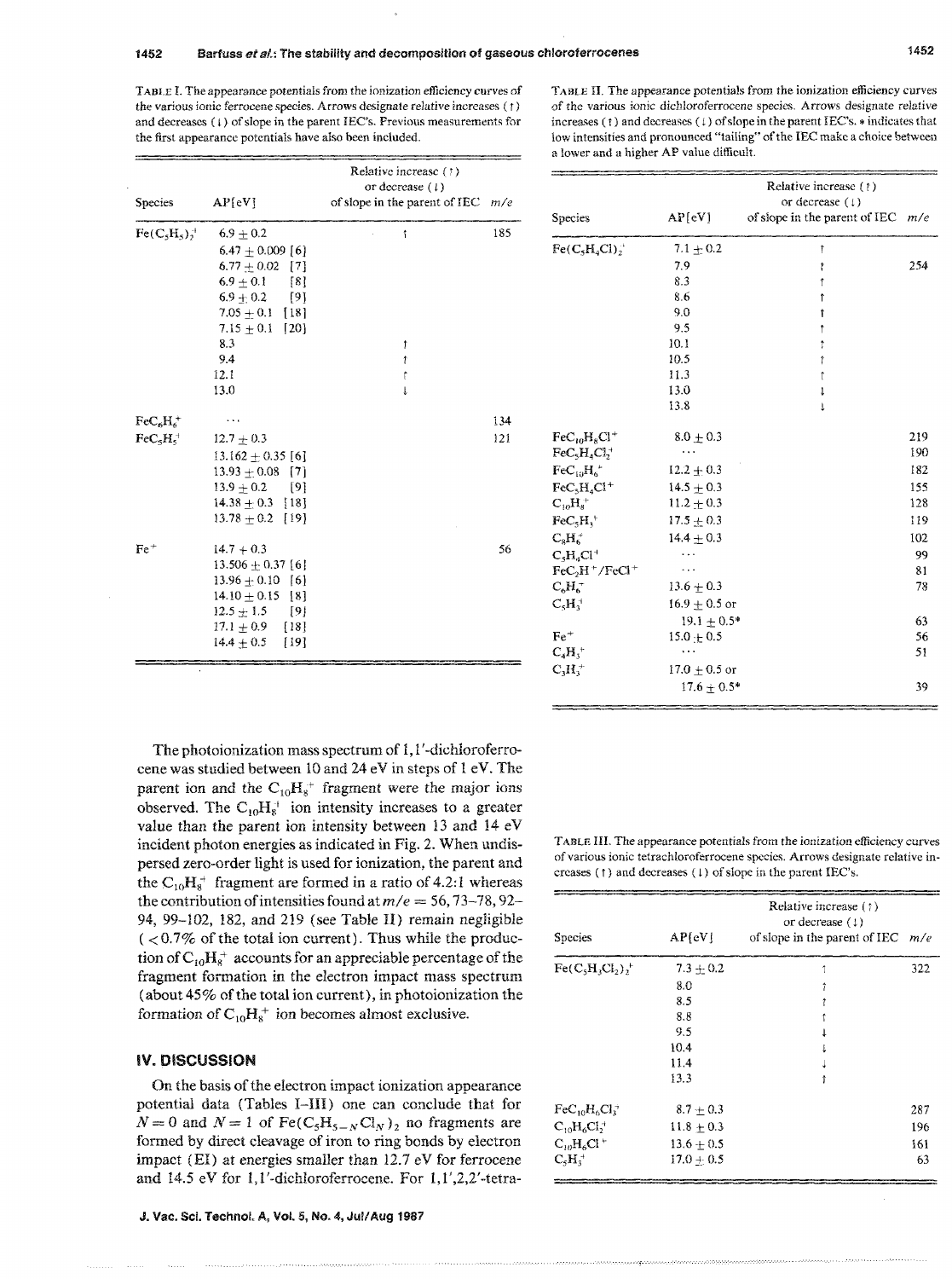

FIG. 1. The breakdown diagrams for ferrocene, dichloroferrocene, and tetrachloroferrocene derived from electron impact ionization efficiency curves. The relative intensities are plotted as function of electron impact energy. A relative intensity of 100 implies this is the only observed fragment. For ferrocene the parent ion,  $FeC_5H_5$ <sup>+</sup>,  $FeC_6H_6$ <sup>+</sup> (B), and  $Fe$ <sup>+</sup> (A) relative intensities are shown. For dichloroferrocene, the parent ion,  $C_{10}H_{8}^{+}$ ,  $C_8H_6^+ (A), C_3H_3^+ (B), F e C_{10}H_8^+ (C),$  $\text{FeC}_5H_4Cl^+(D)$ ,  $\text{C}_5H_4(E)$ , and  $\text{Fe}^+(F)$ relative intensities are shown. For tetrachloroferrocene the parent ion.  $C_{10}H_6Cl_2^+(A),$  $C_{10}H_6Cl^+(B)$ ,  $C_{10}H_6^+(C)$ ,  $C_5H_3^+(D)$ ,  $C_{10}H_6Cl_3^+(E)$ , and  $\text{FeC}_5H_3Cl^+(F)$  relative intensities have been plotted.

chloroferrocene, the cleavage of iron to ring bonds by electron impact has not been observed. The preferential abstraction of chlorine (or HCl) and FeCl, from the parent ion at impact energies  $E \le 13.6$  eV for 1.1'-dichloroferrocene and  $E \le 12.2$  eV for 1,1',2,2'-tetrachloroferrocene represent the energetically most favorable fragmentation pathways. At higher energies ( $>14.5$  eV for 1,1'-dichloroferrocene) cleavage of iron to ring bonds and carbon-carbon bonds within the cyclopentadienyl rings become observable.

The probable fragmentation processes of the parent ferrocene, 1,1'-dichloroferrocene and 1,1',2,2'-tetrachloroferrocene can be made by comparing the IEC's of the parent ions with the corresponding fragment appearance potentials. The results are summarized in Table IV.

For ferrocene, the decrease in the parent ion IEC slope at 13.0 eV corresponds quite well with the appearance potential of 12.7 eV for the  $FeC_5H_5^+$  ion. The 13.0-eV appearance potential for  $\text{FeC}_5\text{H}_5^+$  measured by electron impact is in good agreement with the value of  $13.162 \pm 0.035$  eV acquired using photoionization.<sup>6</sup> Other measurements for this



FIG. 2. The mass spectra of photon-induced ionization of 1,1'-dichloroferrocene for various photon energies. The photon energy source was the BESSY synchrotron light source. The dichloroferrocene was evolved from a Knudsen cell at a temperature of 305 K. The ion count has been normalized to a constant photon flux.

J. Vac. Sci. Technol. A, Vol. 5, No. 4, Jul/Aug 1987

appearance potential (see Table I) have been observed at a higher value than our measured value of 12.7 to 13.0 eV. This discrepancy can be explained for previous electron impact studies by the possibly large "tailing" of the earlier workers. As stated above, this strongly suggests direct cleavage of the iron-to-ring bonds. The bond dissociation energy of the metal-to-ring bonds for the ion  $\text{Fe}(C_5H_5)_2^+$  must then be the ionization potential of ferrocene minus the appearance potential of  $\text{FeC}_5\text{H}_5^+$  [or corresponding higher appearance potential in the  $\text{Fe}(C_5H_5)_2^+$  IEC]. Thus

$$
D(FeC_5H_5 - C_5H_5)^{+} = AP(FeC_5H_5^{+})
$$
  
- IP[Fe(C<sub>5</sub>H<sub>5</sub>)<sub>2</sub>]  
= 13.0 eV - 6.9 eV = 6.1 eV.

This value for the  $\text{FeCp}_2 \rightarrow \text{FeCp}^+ + \text{Cp}$  process is somewhat smaller than a value estimated from some earlier electron impact measurements<sup>7</sup> to be between 7.2 and 7.5 eV. Nonetheless, more reliable photoionization measurements<sup>6</sup> suggest that the ferrocene ion dissociation energy is approximately 6.5 eV in reasonable agreement with our value of 6.1 eV. The decomposition thermodynamic cycles can be constructed for ferrocene now by using data available in the literature and the ionic bond dissociation energy  $D(FeC_5H_5-C_5H_5)^+ = 6.1$  eV. This ionic species bond dissociation energy, the ionization potential of ferrocene of  $6.9 \pm 0.2$  eV and the neutral bond dissociation energy  $D(FeC_5H_5-C_5H_5) = 3.96 \text{ eV}^{10}$  imply that the ionization potential of  $\text{FeC}_5H_5$  is 9.04  $\pm$  0.5 eV (as shown in Fig. 3). Using an ionization potential for  $FeC<sub>5</sub>H<sub>5</sub>$  of 9.04 eV, an ionization potential for Fe of 7.87  $eV<sub>s</sub><sup>11</sup>$  and a neutral bond dissociation energy of  $D(Fe - C_5H_5) = 2.21$  eV,<sup>10</sup> an ionic bond dissociation energy  $D(Fe - C_5H_5)^{+} = 1.04 \pm 0.5$  eV is derived. From this we would expect an appearance potential for Fe<sup>+</sup> from the process  $\text{Fe}(C_5H_5)_2 \rightarrow \text{Fe}^+ + 2(C_5H_5)$  to have an energy of

$$
IP[Fe(C_5H_5)_2] + D(FeC_5H_5 - C_5H_5)^+ + D(Fe - C_5H_5)^+ = 6.9 + 6.1 + 1.0 \text{ eV} = 14.0 \pm 0.5 \text{ eV}.
$$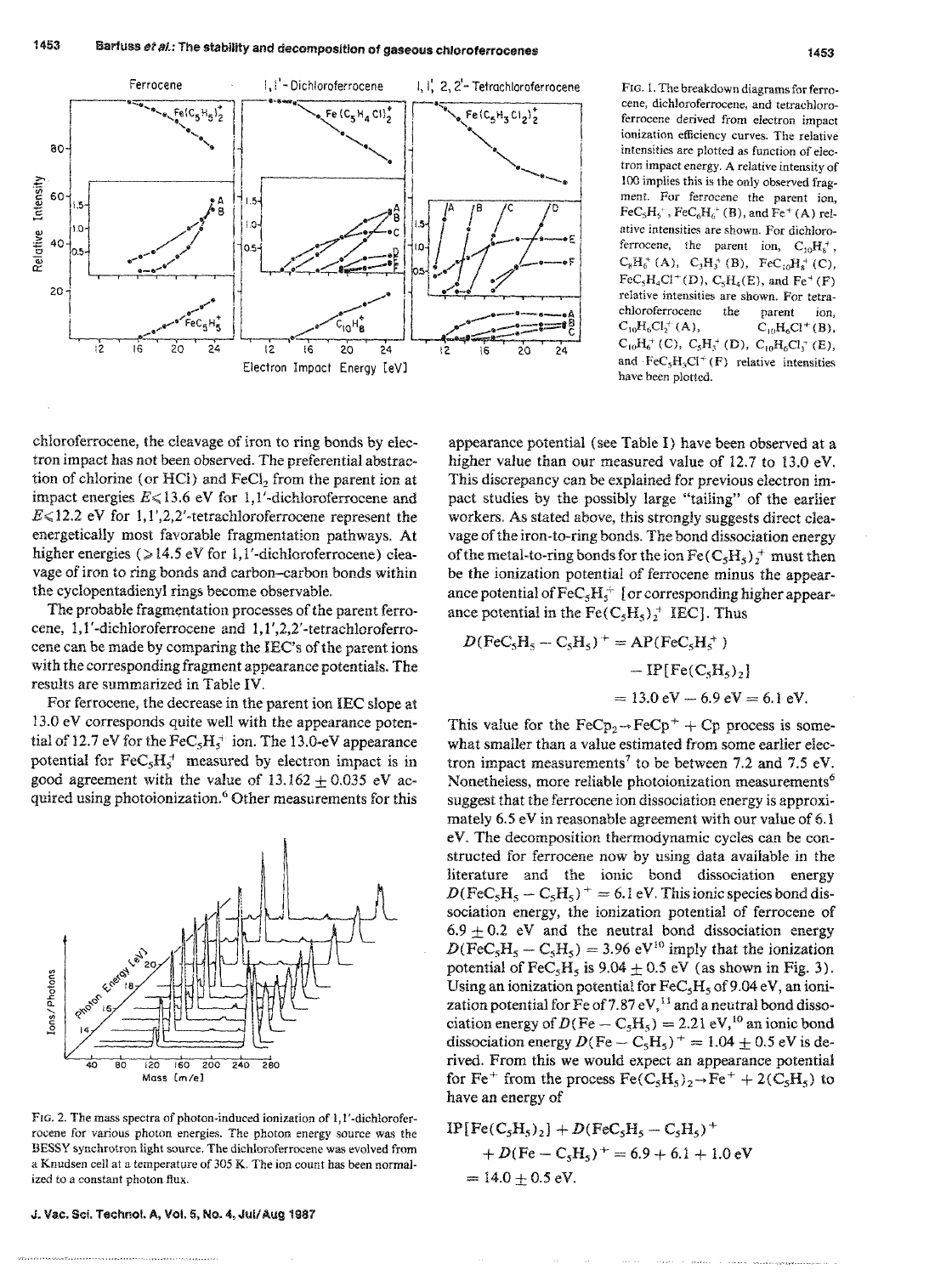|                |                                    |                                   | Ionic fragmentation processes            |                                                                      |  |
|----------------|------------------------------------|-----------------------------------|------------------------------------------|----------------------------------------------------------------------|--|
|                | Breaks in the<br>parent IEC $[eV]$ | Fragment AP<br>$\lceil eV \rceil$ | Fragment                                 | Probable<br>fragmentation                                            |  |
| $Fe(C_5H_5)_2$ | 13.0 $(1)$                         | 12.7                              | $FeCsHs$ <sup>+</sup>                    | Direct                                                               |  |
| $Fe(C5H4Cl)$ , | 13.6 $(1)$                         | 13.8                              | $C_6H_6^+$                               | Direct                                                               |  |
|                | 7.9(1)                             | 8.0                               | $FeC_{10}H_8Cl^+$                        | Predissociation<br>$Fe(C5H4Cl)+ minus Cl$                            |  |
|                | 11.3(1)                            | 11.2                              | $C_{10}H_8^+$                            | Predissociation<br>$\text{Fe}(C_5H_4Cl)$ , minus FeCl <sub>2</sub>   |  |
| $Fe(C5H3Cl2)$  | 8.8(1)                             | 8.7                               | $\text{FeC}_{10}\text{H}_6\text{Cl}_3^+$ | Predissociation<br>$Fe(C5H3Cl2)$ <sup>+</sup> minus Cl               |  |
|                | 11.4(1)                            | 11.8                              | $C_{10}H_6Cl_2^+$                        | Direct<br>$Fe(C5H3Cl2)$ , minus FeCl,                                |  |
|                | 13.3 $(t)$                         | 13.6                              | $C_{10}H_6Cl^+$                          | Predissociation<br>$Fe(C5H3Cl2)$ , minus<br>FeCl <sub>2</sub> and Cl |  |

TABLE IV. The fragmentation processes for ferrocene, 1,1'-dichloroferrocene, and 1,1'2,2'-tetrachioroferrocene ions arc listed. The type of process suggested by the parent IEC slope change is indicated. The energies of fragmentation are indicated both by the fragment appearance potential and the appropriate higher appearance potential of the parent ion.

This value of  $14.0 \pm 0.5$  eV is in moderate agreement with the observed appearance potential  $Fe<sup>+</sup>$  at 14.7  $\pm$  0.5 eV. A number of previous studies $6-8,19$  have values for the appearance potential of  $Fe<sup>+</sup>$  from the decomposition of the ferrocene ion close to a value of 14.0 eV consistent with our thermodynamic cycle.

For 1,1'-dichloroferrocene and 1,1',2,2'-tetrachloroferrocene, the metal-to-ring cleavage favors  $CpCl<sup>+</sup>$  and  $CpCl<sub>2</sub><sup>+</sup>$ ion formation, respectively, rather than the formation of a For 1,1'-dichloroferrocene and 1,1',2,2'-tetrachloroferro-<br>cene, the metal-to-ring cleavage favors  $CpCl^+$  and  $CpCl_2^+$ <br>ion formation, respectively, rather than the formation of a<br>FeC<sub>5</sub>H<sub>5</sub><sub>-N</sub>Cl<sub>N</sub><sup>+</sup> ion. For 1,1'-dic

mate the ionic bond dissociation energy

\n
$$
D( \text{FeC}_5\text{H}_4\text{Cl} - \text{C}_5\text{H}_4\text{Cl})^+
$$
\n
$$
= AP( \text{FeC}_5\text{H}_4^+) - IP[ \text{Fe(C}_5\text{H}_4\text{Cl})_2
$$
\n
$$
= 14.5 - 7.1 \text{ eV}
$$
\n
$$
= 7.4 \text{ eV}.
$$

This is greater than the comparable ionic dissociation of ferrocene at 6.1 eV. This indicates that chlorination does increase the metal-to-ring bond strength for the chloroferrocene ion.



FIG. **3.** The decomposition thermodynamic cycles for neutral and ionic ferrocene. **All** numbers are in units of eV.

The increasing appearance potentials for abstraction of FeCI<sub>2</sub>, CI, or HCI from 1,1'-dichloroferrocene to 1,1',2,2'tetrachloroferrocene are another indication that successive chlorination leads to increasing stability for the chloroferrocene ions.

With photoionization almost all the fragmentation occurs via FeC1, elimination. Since elimination reactions appear to dominate photoionization to a greater extent than occurs for electron impact, there may exist a photoexcited intermediate step to dissociation with a large cross section in the region of 13 to 14 eV.

The ionization potentials measured by electron impact for ferrocene and **1,** 1'-dichloroferrocene are in good agreement with earlier photoemission experiments<sup>8,12-17</sup> as detailed elsewhere.<sup>3</sup> Some previous studies<sup>20,21</sup> have observed attachment of a cyclopentadienyl ring to ferrocene in the mass spectrometer to form  $\text{FeCp}_3^+$ . This species is unimportant in the decomposition thermodynamics of ferrocene.

#### **V. CONCLUSION**

We have constructed the thermodynamic cycles indicating the fragmentation energies for ferrocene. Chlorination **of**  ferrocene results in increasing stability of the ion with respect to metal-to-ring cleavage. Elimination reactions for the chlorinated ferrocene ions are an important fragmentation process. This suggests that plasma assisted deposition of iron using chlorinated ferrocenes will certainly result in chlorine contamination of the film.

#### **ACKNOWLEDGMENTS**

This work was supported by the Bundesministerium für Forschung und Technologic and Syracuse University through **a** grant given to **DCB.** 

<sup>&</sup>lt;sup>a)</sup> Present address: Siemens, AG, UB Med, Henkestrasse 127, 8520 Erlangen, Federal Republic of Germany.

**h'** Present address: Department of Chemistry and Applied Chemistry, **Sal-**